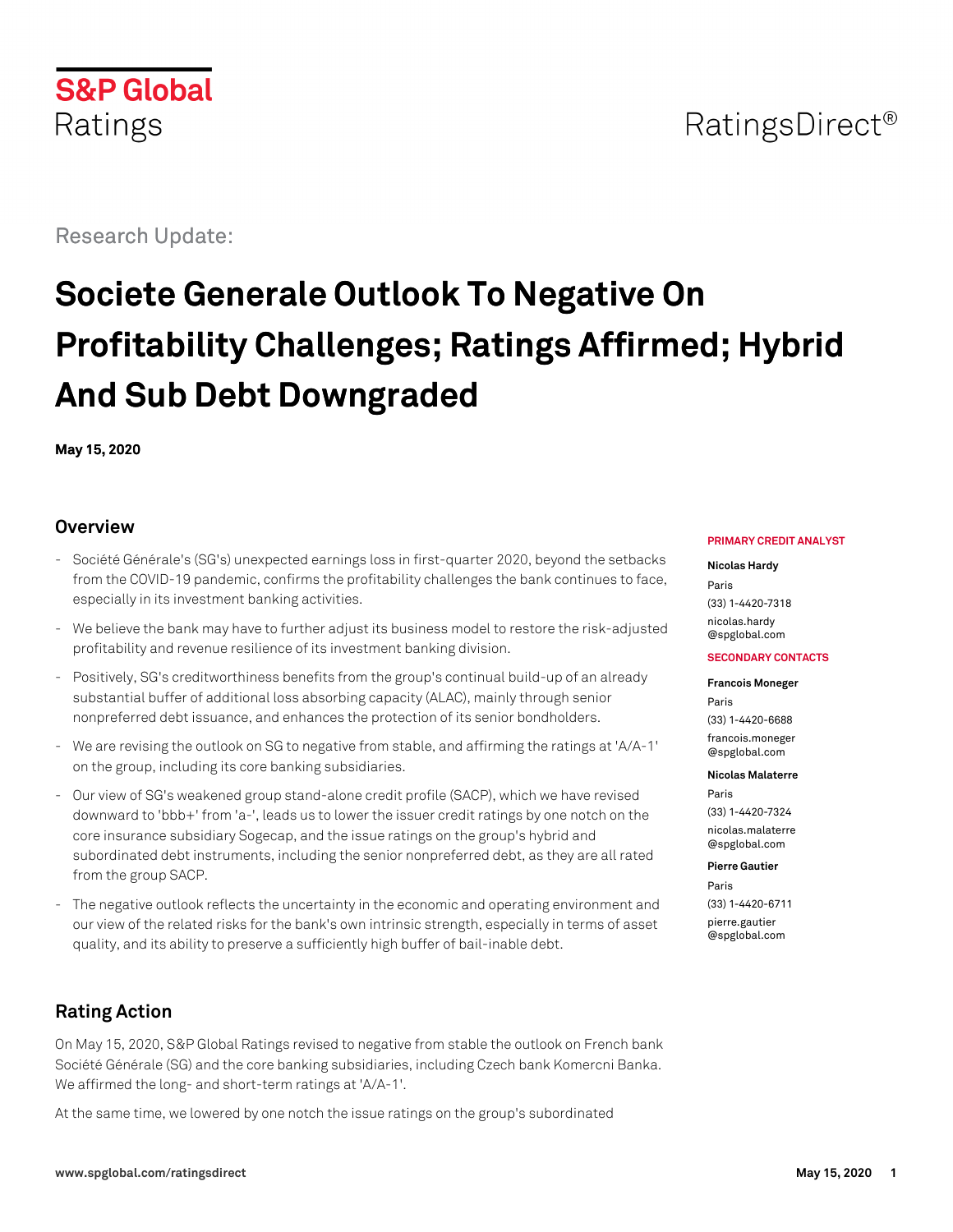(including senior nonpreferred) and hybrid debt.

We also lowered to 'BBB+' from 'A-' the issuer credit rating on the group's core insurance subsidiary Sogecap S.A. The outlook is negative.

## **Rationale**

Today's rating actions follow a review of SG's first-quarter 2020 performance, published late April, and resulting comparison of the stability of the revenue streams with other large European banks. SG's profitability has been under pressure for some time, and the challenging economic conditions amid the COVID-19 pandemic and the turbulent capital market environment have exacerbated the existing weaknesses.

SG posted an unexpected €326 million net loss in first-quarter 2020. This is because the bank had to set aside more provisions, and its revenues were hit by the weak performance of its corporate and investment banking (CIB) division. Indeed, the group reported a drop in quarterly revenue of almost 17% against first-quarter 2019, but the revenues contracted in a more pronounced way, by almost 43%, in the CIB division. This stemmed from a collapse in equities revenue (essentially structured products) amid intense market volatility in the second half of March 2020, and it was only partially offset by the better performance in fixed income. In our view, the investment bank has struggled to deliver relatively stable risk-adjusted earnings and the sensitivity of group revenue to capital market swings has persisted more than we had anticipated. The group's other businesses are performing relatively well, but not enough to make up for the poor performance in the still sizable CIB division. This reflects some limitations in diversification benefits by businesses and in the group's overall revenue stream.

We consequently now consider SG's business position to be adequate, instead of strong previously, in line with that of large global banks like Barclays or Credit Suisse. We understand that management intends to remedy this by further repositioning the group's presence in CIB activities to generate additional cost savings over time. The right-sizing of the equities division, which historically was one of the bank's main strengths in the capital markets and a solid earnings contributor, remains a challenge for management given the higher-than-before capital requirement and intense competition from U.S. banks. The flagging performance in the equities segment contrasts with what many other European banks or U.S. banks delivered in the same quarter.

Our revised expectations incorporate a rise in the group's cost of risk of about 70 basis points (bps) from the 25 bps increase in 2019, as we believe that the bank--similar to its peers--will have to continue to create provisions, notably in the most risky and volatile sectors, including transportation, energy, tourism and leisure, and leveraged finance. We expect some rebound in 2021, but its return on equity should still be well below the pre-crisis level of about 5%-6%. Positively, we expect the group's balance sheet to stay solid. Its risk-adjusted capital should stay above 8% in the next two years on average, thanks to dividend retention. SG's common equity tier 1 ratio stood at 12.6% at end-March 2020, and the bank commits to keeping a 200-250 bps buffer over the regulatory requirement.

Because of the downward revision of the group SACP to 'bbb+' from 'a-', we are lowering the issue ratings on the group's subordinated and hybrid instruments by one notch.

At the same time, we believe that the build-up of large buffers of bail-inable debt upholds the group's overall credit quality. In March 2020, we estimate that SG's ALAC ratio stands above 8% of S&P Global Ratings' risk-weighted assets (RWAs). This level makes the bank eligible for a second notch of uplift above its 'bbb+' group SACP, as per our rating approach. SG benefits from its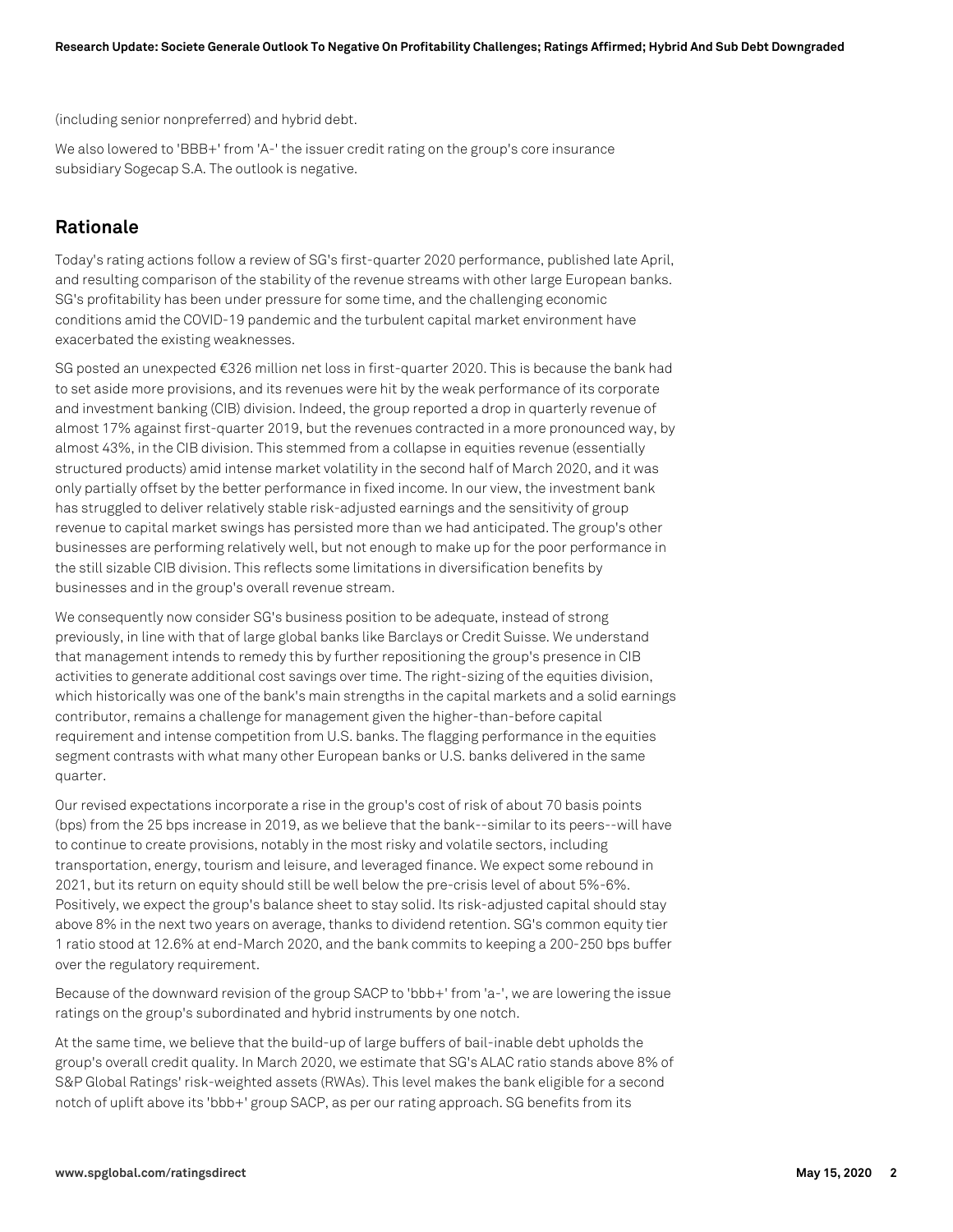established presence in the wholesale market. By mid-April, it already executed about 45% of its 2020 funding plan. The stock of senior nonpreferred instruments was close to €22 billion at end-2019, and SG has since made additional issuances of approximately €5.6 billion. In our opinion, issuing over the remainder of the year could be more difficult and there may be delays compared with our expectations. Relative to other French banks, SG has issued one of the largest amounts of senior nonpreferred instruments as a proportion of S&P Global Ratings RWAs to date. The substantial stock of bail-inable buffers supports the affirmation of the 'A' long-term rating.

The ratings and outlook on Komercni Banka move in tandem with that of the group, since it is a core banking subsidiary. The downgrade of Sogecap reflects our view that the heightened pressure on SG's intrinsic creditworthiness (evidenced by the lower group SACP) implies a lower capacity to provide extraordinary support if needed. As a nonbanking entity, Sogecap falls outside the bank resolution perimeter and our 'BBB+' long-term rating on the insurer is aligned with the group SACP, not with the group credit profile, which includes ALAC support.

## **Outlook**

#### **Société Générale**

The negative outlook on SG and its core bank subsidiaries reflects that the recessionary economic environment in France and the eurozone in 2020 could trigger a more pronounced deterioration in asset quality than we forecast, or prolonged profitability pressure. The outlook also reflects the difficulties SG may encounter in a more volatile market environment to maintain a buffer of bail-inable securities in excess of 8% of S&P Global Ratings' RWAs, since this is the condition to maintain a two-notch ALAC uplift above the 'bbb+' group SACP.

#### **Downside scenario**

We could lower the ratings in the next 12-24 months in the absence of sound profitability prospects for 2021 and beyond. This could happen if credit losses remain almost as elevated as in 2020, or if the group cannot sustainably improve its efficiency ratio in line at least with historic standards. Rating pressure also stems from the negative trends in France's economic and industry risks--which are to some extent common with other French banks--and which could give way to a greater-than-forecast erosion in asset quality.

Downward pressure could also come from difficulties in issuing a sufficient quantity of senior nonpreferred debt (that is, 8% of S&P Global Ratings' RWAs), if access to capital markets proves volatile and difficult, or if RWA inflation proves stronger than we expected, notably in case of further market volatility.

#### **Upside scenario**

A revision of the outlook to stable in the next 12-24 months would first hinge on easing economic and operating conditions for banks in France, SG's main market, in 2021. It would also assume the repositioning of investment banking activities is short and efficient, versus a costly, multi-year process. A stable outlook would also require that we see more limited risk that the ALAC buffer could drop below 8% of S&P Global Ratings' RWAs.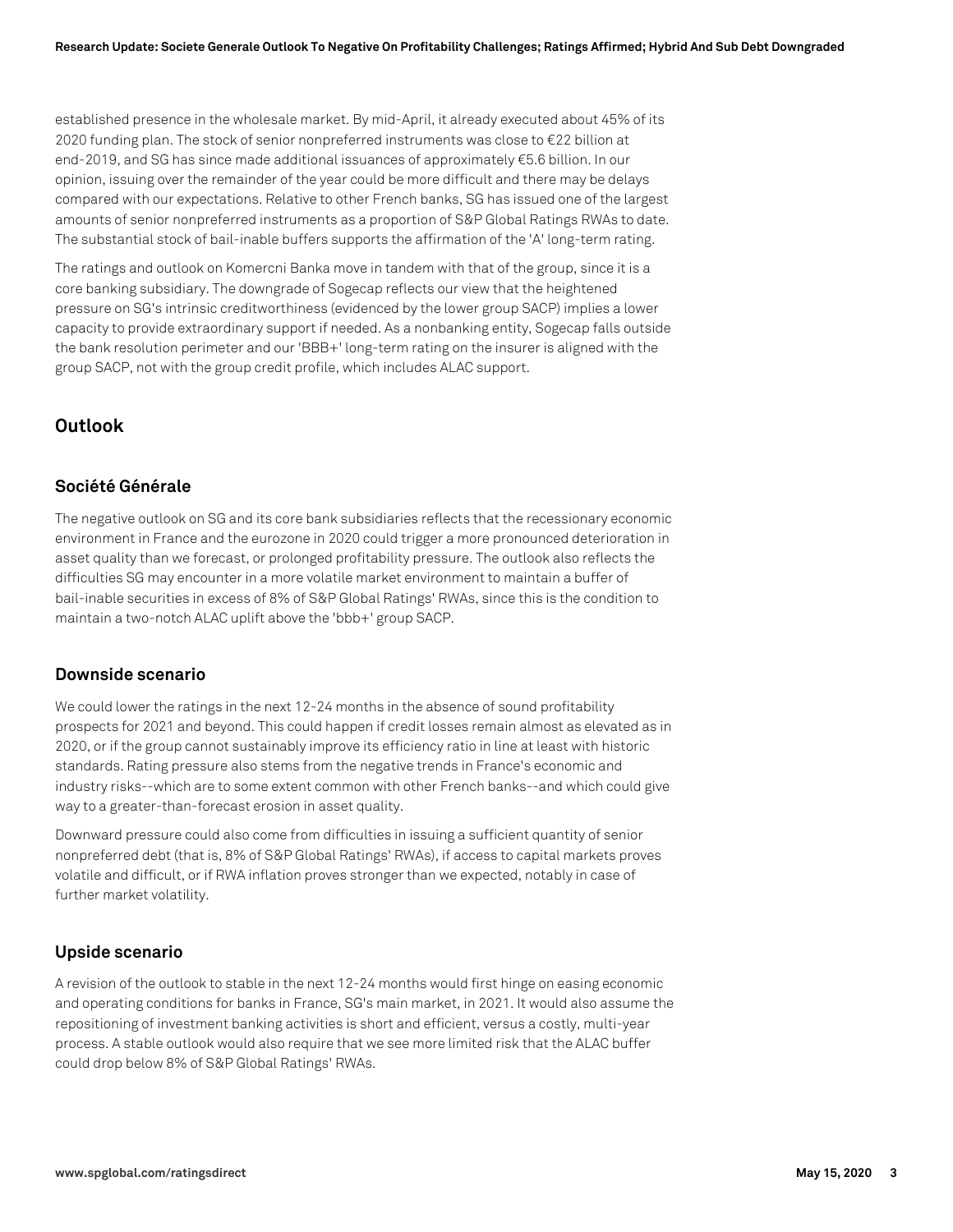#### **Sogecap**

The negative outlook on Sogecap reflects our view that in case of a deterioration in SG's intrinsic creditworthiness over the next 24 months--implying weakened capacity to support its subsidiary if needed--we would lower our long-term issuer credit and insurer financial strength ratings on Sogecap.

We expect Sogecap will remain a core subsidiary of SG. Sogecap contributes indirectly to the revenue of French retail networks that distribute its insurance products. We understand SG intends to develop its franchise in this sector, increasing intragroup synergies in revenue through its bancassurance model.

We would revise the outlook to stable if pressure on SG's group SACP diminished thanks to improving operating conditions in countries where it is present, particularly France.

## **Ratings Score Snapshot**

#### **Societe Generale Ratings Score Snapshot**

|                             | To                       | From                     |
|-----------------------------|--------------------------|--------------------------|
| <b>Issuer Credit Rating</b> | A/Negative/A-1           | A/Stable/A-1             |
| <b>SACP</b>                 | $bbb+$                   | $a-$                     |
| Anchor                      | bbb+                     | bbb+                     |
| <b>Business Position</b>    | Adequate (0)             | Strong $(+1)$            |
| Capital and Earnings        | Adequate (0)             | Adequate (0)             |
| <b>Risk Position</b>        | Adequate (0)             | Adequate (0)             |
| Funding and Liquidity       | Average and Adequate (0) | Average and Adequate (0) |
| Support                     | $(+2)$                   | $(+1)$                   |
| <b>ALAC Support</b>         | $(+2)$                   | $(+1)$                   |
| <b>GRE Support</b>          | 0                        | 0                        |
| Group Support               | 0                        | 0                        |
| Sovereign Support           | 0                        | 0                        |
| <b>Additional Factors</b>   | 0                        | 0                        |

SACP--Stand-alone credit profile. ALAC--Additional loss-absorbing capacity. GRE--Government-related entity.

## **Related Criteria**

- General Criteria: Hybrid Capital: Methodology And Assumptions, July 1, 2019
- General Criteria: Group Rating Methodology, July 1, 2019
- General Criteria: Methodology For National And Regional Scale Credit Ratings, June 25, 2018
- Criteria | Financial Institutions | General: Methodology For Assigning Financial Institution Resolution Counterparty Ratings, April 19, 2018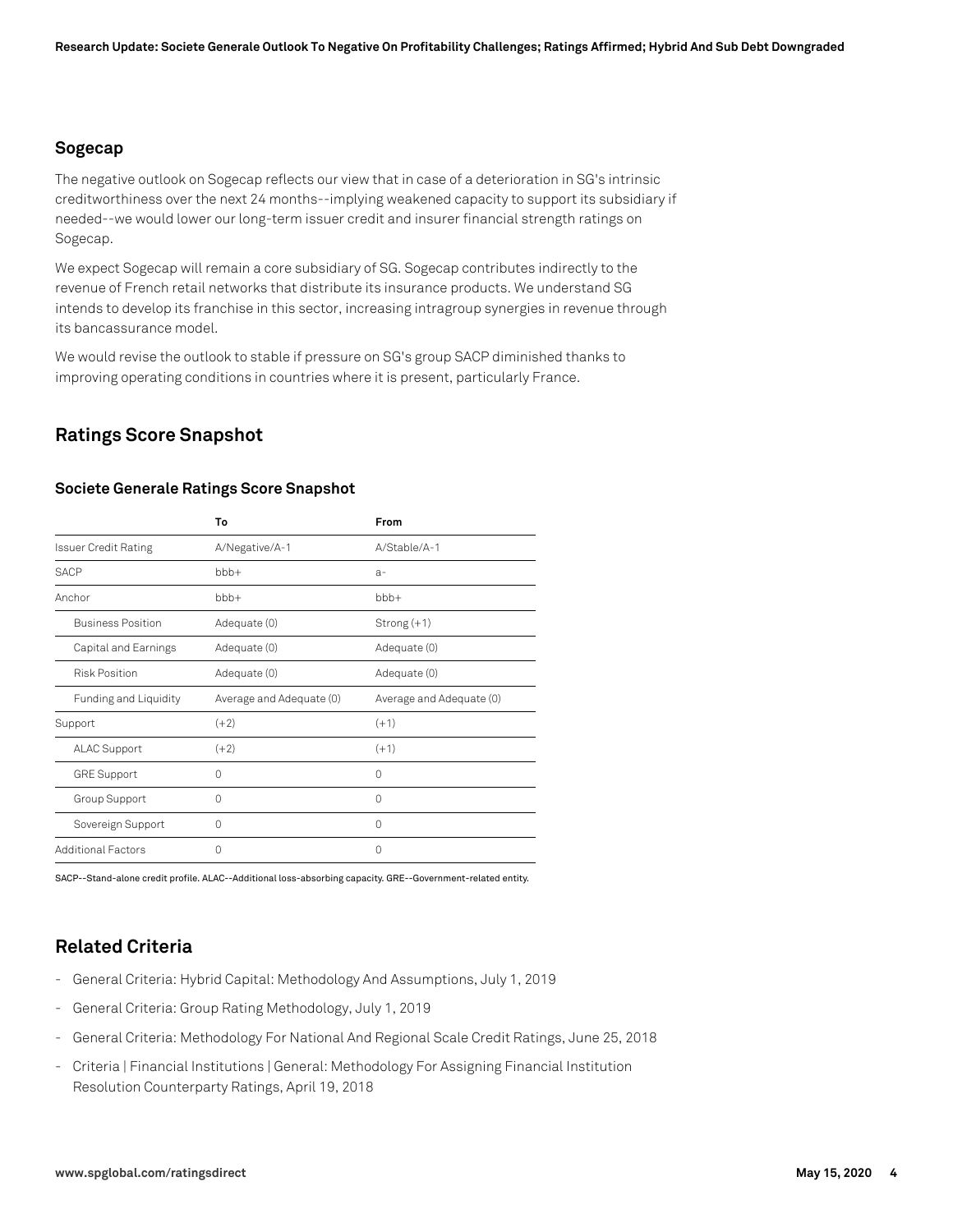- Criteria | Financial Institutions | General: Risk-Adjusted Capital Framework Methodology, July 20, 2017
- General Criteria: Methodology For Linking Long-Term And Short-Term Ratings, April 7, 2017
- General Criteria: Guarantee Criteria, Oct. 21, 2016
- Criteria | Financial Institutions | Banks: Bank Rating Methodology And Assumptions: Additional Loss-Absorbing Capacity, April 27, 2015
- General Criteria: Principles For Rating Debt Issues Based On Imputed Promises, Dec. 19, 2014
- Criteria | Financial Institutions | Banks: Assessing Bank Branch Creditworthiness, Oct. 14, 2013
- Criteria | Financial Institutions | Banks: Quantitative Metrics For Rating Banks Globally: Methodology And Assumptions, July 17, 2013
- Criteria | Financial Institutions | Banks: Banks: Rating Methodology And Assumptions, Nov. 9, 2011
- Criteria | Financial Institutions | Banks: Banking Industry Country Risk Assessment Methodology And Assumptions, Nov. 9, 2011
- General Criteria: Use Of CreditWatch And Outlooks, Sept. 14, 2009
- Criteria | Financial Institutions | Banks: Commercial Paper I: Banks, March 23, 2004

#### **Related Research**

- Societe Generale 'A/A-1' Ratings Affirmed Despite Heightening Earnings Pressure; Outlook Remains Stable, April 23, 2020
- Negative Rating Actions Taken On Various French Banks On Deepening COVID-19 Downside Risks, April 23, 2020
- Europe's AT1 Market Faces The COVID-19 Test: Bend, Not Break, April 22, 2020
- How COVID-19 Is Affecting Bank Ratings, April 22, 2020
- Economic Research: Europe Braces For A Deeper Recession In 2020, April 20, 2020
- Societe Generale Outlook To Stable As Profitability Prospects Falter In The Face Of COVID-19; 'A/A-1' Ratings Affirmed, April 3, 2020
- Societe Generale, Jan. 14, 2020

## **Ratings List**

#### **Ratings List Table**

| Downgraded                  |    |      |  |  |
|-----------------------------|----|------|--|--|
|                             | Т٥ | From |  |  |
| Sogecap S.A.                |    |      |  |  |
| <b>Issuer Credit Rating</b> |    |      |  |  |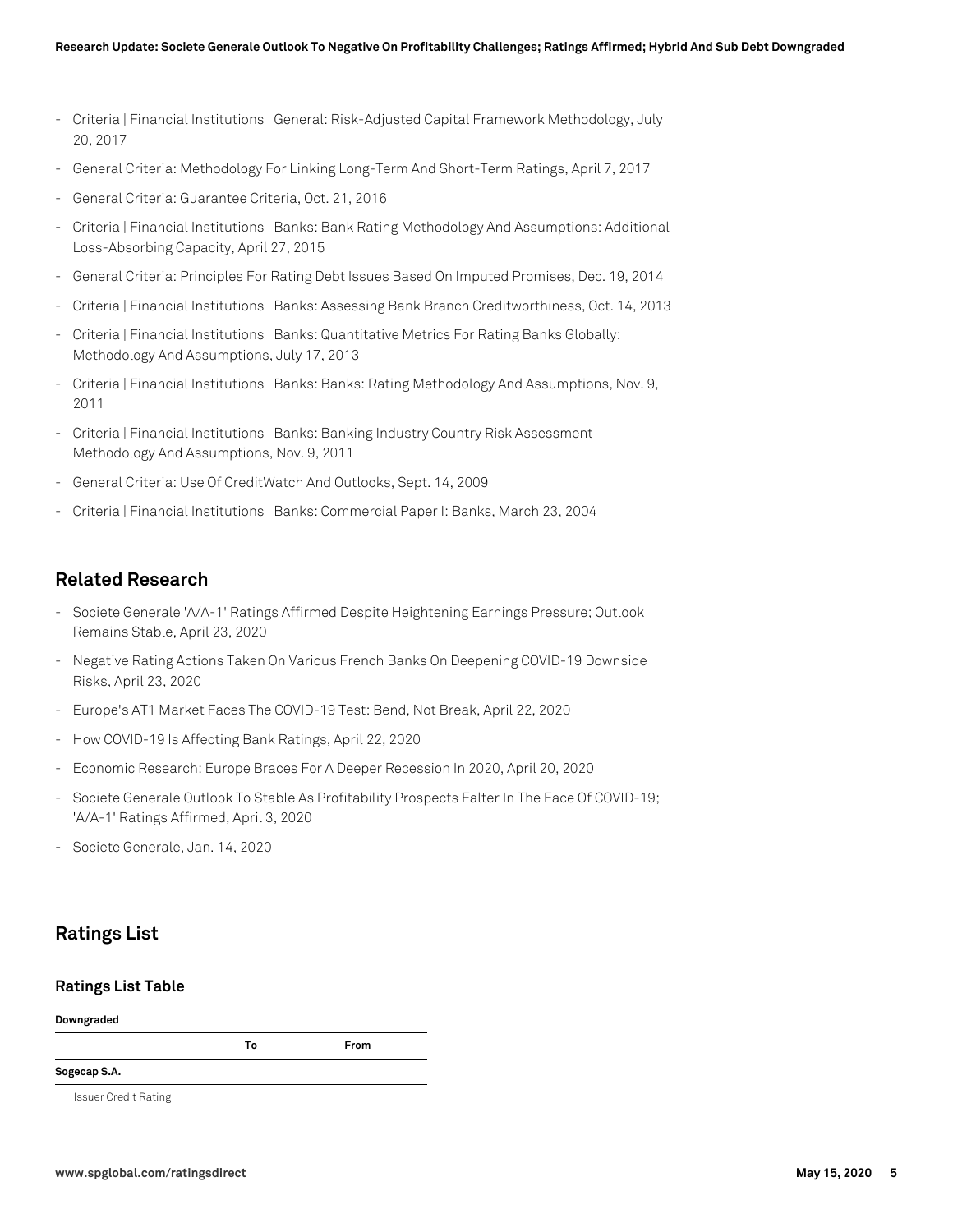#### **Ratings List Table (cont.)**

| Local Currency                     | BBB+/Negative/-- A-/Negative/-- |      |
|------------------------------------|---------------------------------|------|
| <b>Financial Strength Rating</b>   |                                 |      |
| Local Currency                     | BBB+/Negative/-- A-/Negative/-- |      |
| <b>Societe Generale</b>            |                                 |      |
| Senior Subordinated                | <b>BBB</b>                      | BBB+ |
| Subordinated                       | BBB-                            | BBB  |
| Junior Subordinated                | BB                              | BB+  |
| Junior Subordinated                | BB+                             | BBB- |
| Sogecap S.A.                       |                                 |      |
| Subordinated                       | BBB-                            | BBB  |
| <b>Ratings Affirmed</b>            |                                 |      |
| Societe Generale                   |                                 |      |
| Societe Generale Bank & Trust      |                                 |      |
| Societe Generale (New York Branch) |                                 |      |
| Komercni Banka A.S.                |                                 |      |
| <b>Franfinance</b>                 |                                 |      |
| Credit du Nord S.A.                |                                 |      |
| Resolution Counterparty Rating     | $A+/--/A-1$                     |      |
| <b>Societe Generale</b>            |                                 |      |
| Credit du Nord S.A.                |                                 |      |
| Certificate Of Deposit             |                                 |      |
| Foreign Currency                   | А                               |      |
| Local Currency                     | $A/A-1$                         |      |
| <b>SG Americas Securities LLC</b>  |                                 |      |
| Resolution Counterparty Rating     | $A/-- /A-1$                     |      |
| <b>Societe Generale</b>            |                                 |      |
| Senior Unsecured                   | А                               |      |
| Senior Unsecured                   | Аp                              |      |
| Commercial Paper                   | А                               |      |
| Commercial Paper                   | $A-1$                           |      |
| Credit du Nord S.A.                |                                 |      |
| Senior Unsecured                   | А                               |      |
| Commercial Paper                   | $A-1$                           |      |
| <b>Franfinance</b>                 |                                 |      |
| Commercial Paper                   | $A-1$                           |      |
| <b>SG Issuer</b>                   |                                 |      |
| Resolution Counterparty Liability  | A+                              |      |
| Senior Unsecured                   | А                               |      |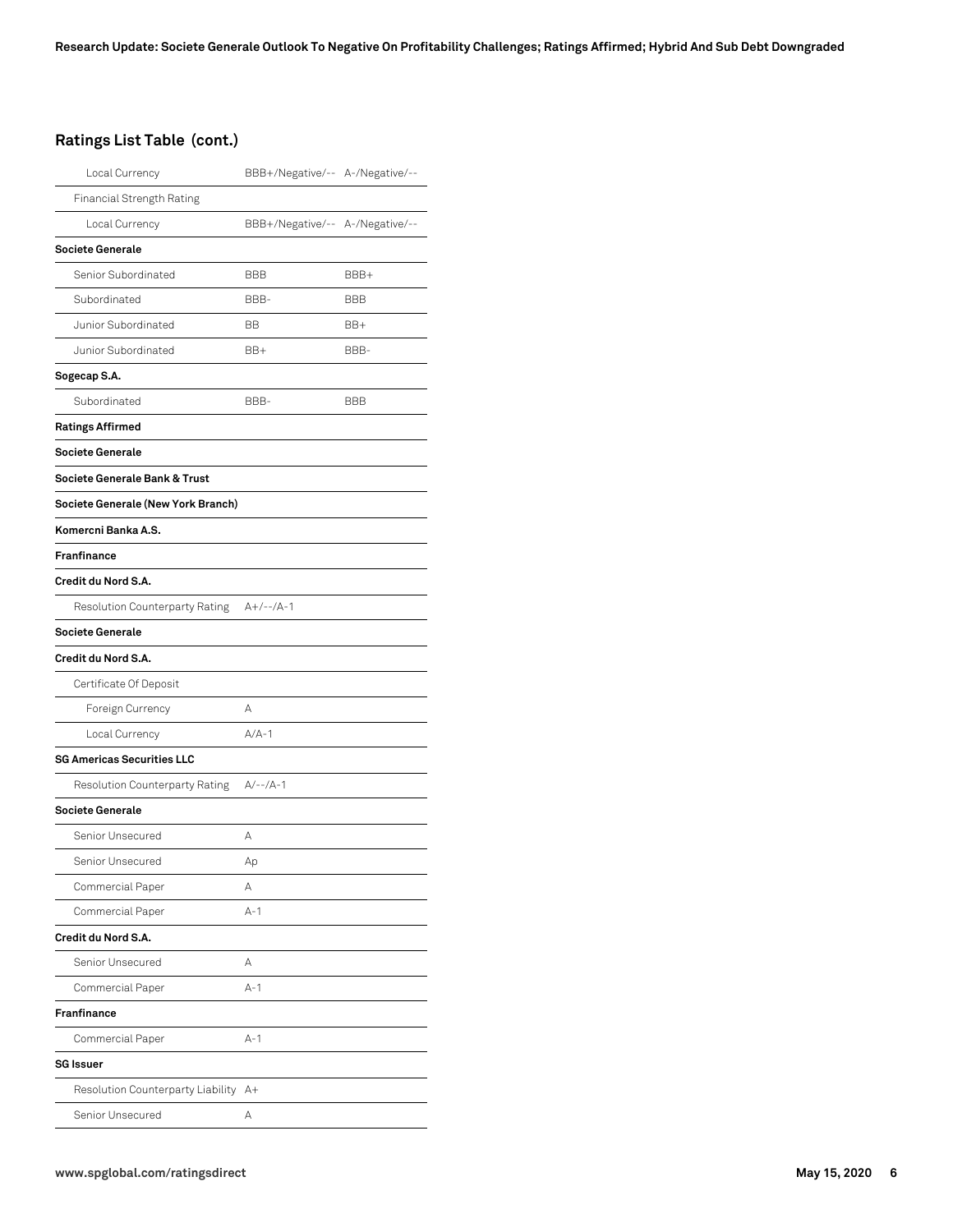#### **Ratings List Table (cont.)**

| Senior Unsecured                        | Аp             |              |
|-----------------------------------------|----------------|--------------|
| <b>SG Structured Products Inc.</b>      |                |              |
| Senior Unsecured                        | А              |              |
| Senior Unsecured                        | Аp             |              |
| SGA Societe Generale Acceptance N.V.    |                |              |
| Senior Unsecured                        | А              |              |
| Societe Generale (Canada)               |                |              |
| Commercial Paper                        | $A - 1$        |              |
| Commercial Paper                        | $A-1(MID)$     |              |
| Societe Generale Effekten GmbH          |                |              |
| Senior Unsecured                        | А              |              |
| Societe Generale N.A. Inc.              |                |              |
| Commercial Paper                        | $A - 1$        |              |
| <b>Ratings Affirmed; Outlook Action</b> |                |              |
|                                         | To             | From         |
| Societe Generale                        |                |              |
| Societe Generale Bank & Trust           |                |              |
| Societe Generale (New York Branch)      |                |              |
| <b>SG Americas Securities LLC</b>       |                |              |
| Komercni Banka A.S.                     |                |              |
| <b>Franfinance</b>                      |                |              |
| Credit du Nord S.A.                     |                |              |
| <b>Issuer Credit Rating</b>             | A/Negative/A-1 | A/Stable/A-1 |

Certain terms used in this report, particularly certain adjectives used to express our view on rating relevant factors, have specific meanings ascribed to them in our criteria, and should therefore be read in conjunction with such criteria. Please see Ratings Criteria at www.standardandpoors.com for further information. A description of each of S&P Global Ratings' rating categories is contained in "S&P Global Ratings Definitions" at https://www.standardandpoors.com/en\_US/web/guest/article/-/view/sourceId/504352 Complete ratings information is available to subscribers of RatingsDirect at www.capitaliq.com. All ratings affected by this rating action can be found on S&P Global Ratings' public website at www.standardandpoors.com. Use the Ratings search box located in the left column. Alternatively, call one of the following S&P Global Ratings numbers: Client Support Europe (44) 20-7176-7176; London Press Office (44) 20-7176-3605; Paris (33) 1-4420-6708; Frankfurt (49) 69-33-999-225; Stockholm (46) 8-440-5914; or Moscow 7 (495) 783-4009.